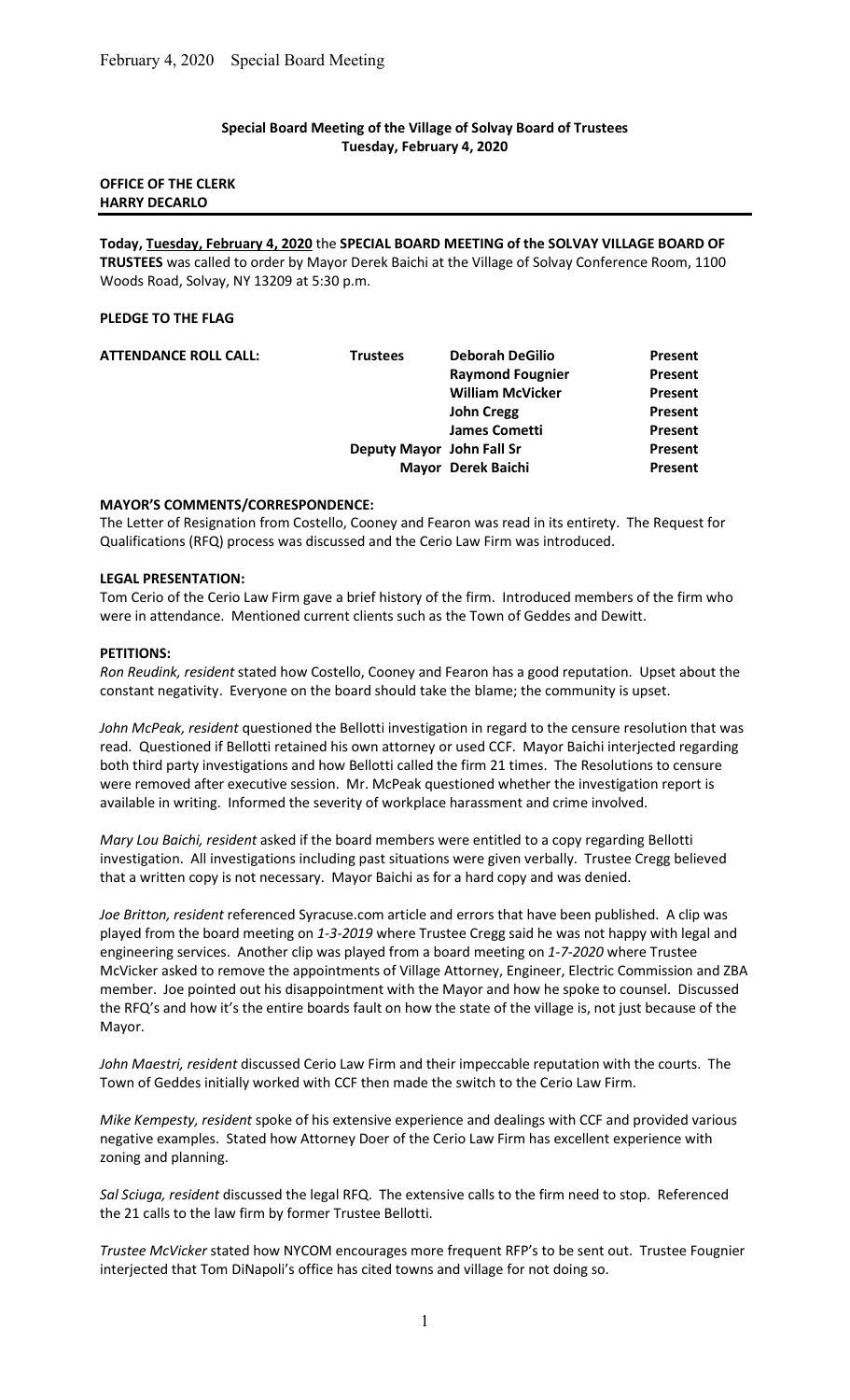# RESOLUTIONS:

1. Authorization from the Board of Trustees to accept the resignation of Costello, Cooney and Fearon, PLLC effective February 14, 2020. MOTION: John Fall Sr

SECOND: William McVicker

| <b>Deborah DeGilio</b>  | <b>Trustee</b> | <b>Voted</b> | Yes                                    |
|-------------------------|----------------|--------------|----------------------------------------|
| <b>Raymond Fougnier</b> | <b>Trustee</b> | <b>Voted</b> | <b>Yes</b>                             |
| <b>William McVicker</b> | <b>Trustee</b> | <b>Voted</b> | Yes                                    |
| <b>John Cregg</b>       | <b>Trustee</b> | <b>Voted</b> | Yes                                    |
| James Cometti           | <b>Trustee</b> | <b>Voted</b> | <b>Yes</b>                             |
| John Fall Sr            | <b>Trustee</b> | <b>Voted</b> | Yes                                    |
| Derek Baichi            | <b>Mayor</b>   | <b>Voted</b> | <b>Yes</b><br><b>Motion</b><br>Carried |

2. Authorization from the Board of Trustees to hire the Cerio Law Firm on a month to month basis with an effective start date of February 4, 2020 and an hourly rate of \$155. MOTION: John Fall Sr

SECOND: William McVicker

| <b>Deborah DeGilio</b>  | <b>Trustee</b> | <b>Voted</b> | Yes                                    |
|-------------------------|----------------|--------------|----------------------------------------|
| <b>Raymond Fougnier</b> | <b>Trustee</b> | <b>Voted</b> | Yes                                    |
| <b>William McVicker</b> | <b>Trustee</b> | <b>Voted</b> | Yes                                    |
| <b>John Cregg</b>       | <b>Trustee</b> | <b>Voted</b> | Yes                                    |
| <b>James Cometti</b>    | <b>Trustee</b> | <b>Voted</b> | <b>Yes</b>                             |
| <b>John Fall Sr</b>     | <b>Trustee</b> | <b>Voted</b> | Yes                                    |
| Derek Baichi            | <b>Mayor</b>   | <b>Voted</b> | <b>Yes</b><br><b>Motion</b><br>Carried |

3. Authorization from the Board of Trustees to hire Matt Ryan as a Full-Time First-Class Police Officer with a salary according to the Union Contract and start date of February 22, 2020. MOTION: John Fall Sr SECOND: Raymond Fougnier

| <b>Deborah DeGilio</b>  | <b>Trustee</b> | <b>Voted</b> | <b>Yes</b>                             |
|-------------------------|----------------|--------------|----------------------------------------|
| <b>Raymond Fougnier</b> | <b>Trustee</b> | <b>Voted</b> | <b>Yes</b>                             |
| <b>William McVicker</b> | <b>Trustee</b> | <b>Voted</b> | <b>Yes</b>                             |
| <b>John Cregg</b>       | <b>Trustee</b> | <b>Voted</b> | <b>Yes</b>                             |
| <b>James Cometti</b>    | <b>Trustee</b> | <b>Voted</b> | <b>Yes</b>                             |
| John Fall Sr            | <b>Trustee</b> | <b>Voted</b> | Yes                                    |
| Derek Baichi            | <b>Mayor</b>   | <b>Voted</b> | <b>Yes</b><br><b>Motion</b><br>Carried |